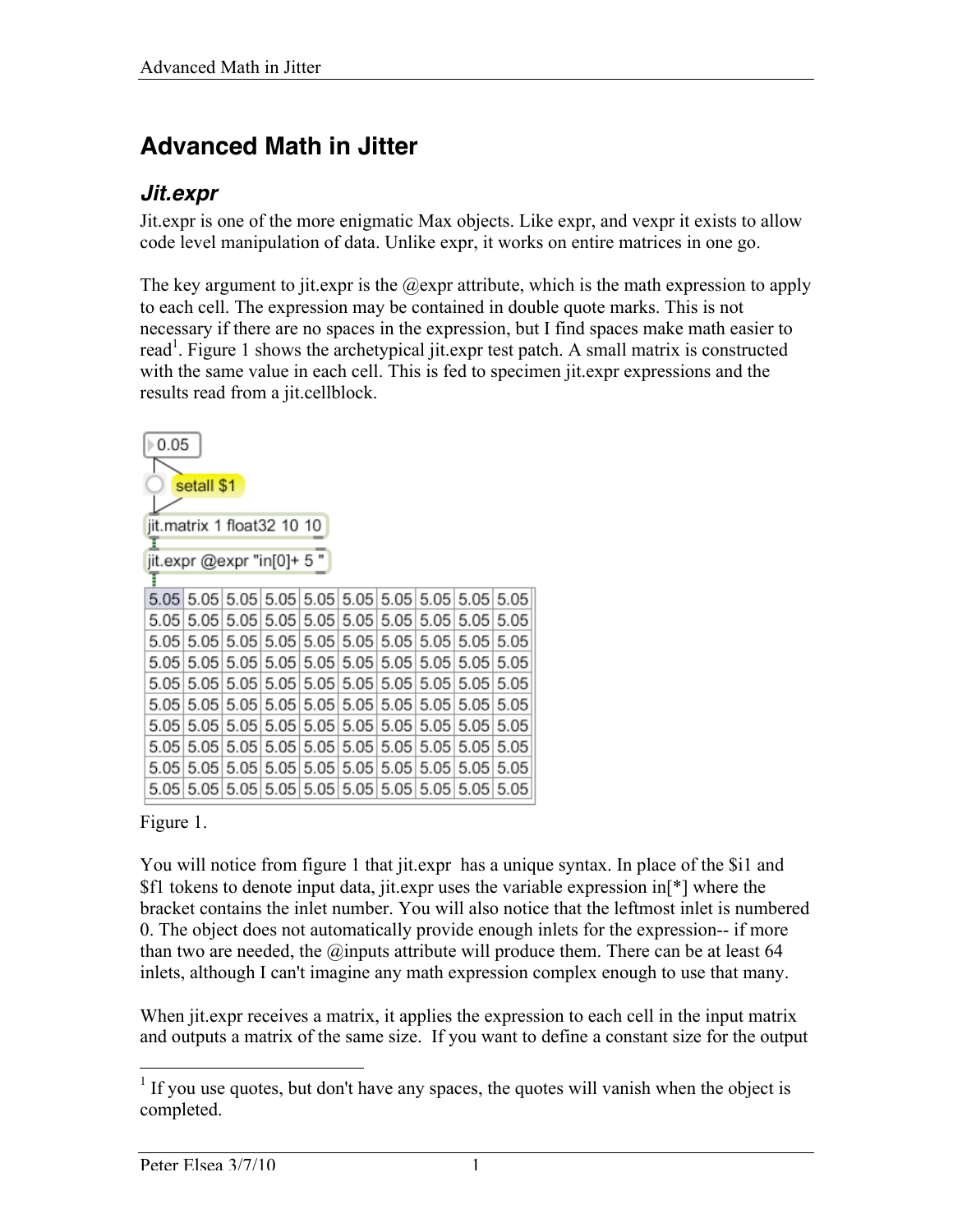matrix, use the  $@$  dim attributes. When that is done, an incoming matrix is interpolated across the defined dimensions as with any other matrix. (Srcdim and destdim functions are not available, however.)

Jit.expr does all math in float format. If you apply chars to the input, they are normalized to the range 0 to 1.0 Since the char data type is unsigned, make sure operations do not involve negative values.

If there is only one expression, it is applied to all planes of the input matrix. You may also supply one expression per plane if you like. The in[\*].p[\*] variable can be used to access a value by input and plane. You can also specify a jit.matrix by name as input, and add .p[\*] to specify a plane in that matrix.

Many operations require the coordinates of the cell. These are available in three forms:

- cell[ $\dagger$ ] gives an integer coordinate, where  $\dagger$  denotes the dimension<sup>2</sup>.
- norm  $\lceil \dagger \rceil$  gives a coordinate normalized to the range 0.0 to 1.0.
- snorm[ $\dagger$ ] gives a coordinate normalized to the range -1.0 to 1.0.
- dim[†] provides the size of the requested dimension.

The fundamental operators available to jit.expr are the same as those in jit.op, with the exception of char only operations, and variants of pass<sup>3</sup>. The functions require one or two arguments in parentheses. When there is more than one argument, they must be separated by a comma, which is written  $\setminus$ , unless the  $@expr$  is in quotes.

| Function      | Operation                     | Example                             |
|---------------|-------------------------------|-------------------------------------|
| $\ast$        | multiplication;               | " $\text{in}[0]$ * 3"               |
|               | division;                     | " $\ln[0]/3$ "                      |
| $+$           | addition;                     | " $\text{in}[0] + 3$ "              |
|               | subtraction;                  | $"in[0]-3"$                         |
| $\frac{0}{0}$ | modulo;                       | "in[0] $\%$ 3"                      |
| abs           | absolute value;               | " $abs(in[0])$ "                    |
| min           | minimum;                      | " $min(in[0], 3)$ "                 |
| max           | maximum;                      | " $max(in[0], 3)$ "                 |
| avg           | average;                      | " $avg(in[0], p[0], in[0], p[1])$ " |
| absdiff       | absolute value of difference; | "absdiff(in[0].p[0], in[0].p[1])"   |
| fold          | mirrored modulo;              | "fold $(in[0], 3)$ "                |
| wrap          | positive modulo;              | "wrap(in[0], $3$ )"                 |
| sın           | sine;                         | " $\sin(norm[0]$ * TWOPI)"          |
| $\cos$        | cosine;                       | "cos(norm[0]* TWOPI)"               |
| tan           | tangent;                      | " $tan(norm[0]*TWOPI)"$             |
| asin          | arcsine;                      | " $asin(norm[0])$ "                 |
| acos          | arccosine;                    | " $acos(norm[0])$ "                 |
| atan          | arctangent;                   | " $atan(norm[0])$ "                 |

<sup>&</sup>lt;sup>2</sup> Starting with 0, of course. This is in the order specified in the original matrix.

 $3$  Actually, you can write "pass(in[0])" but the point of that is unclear.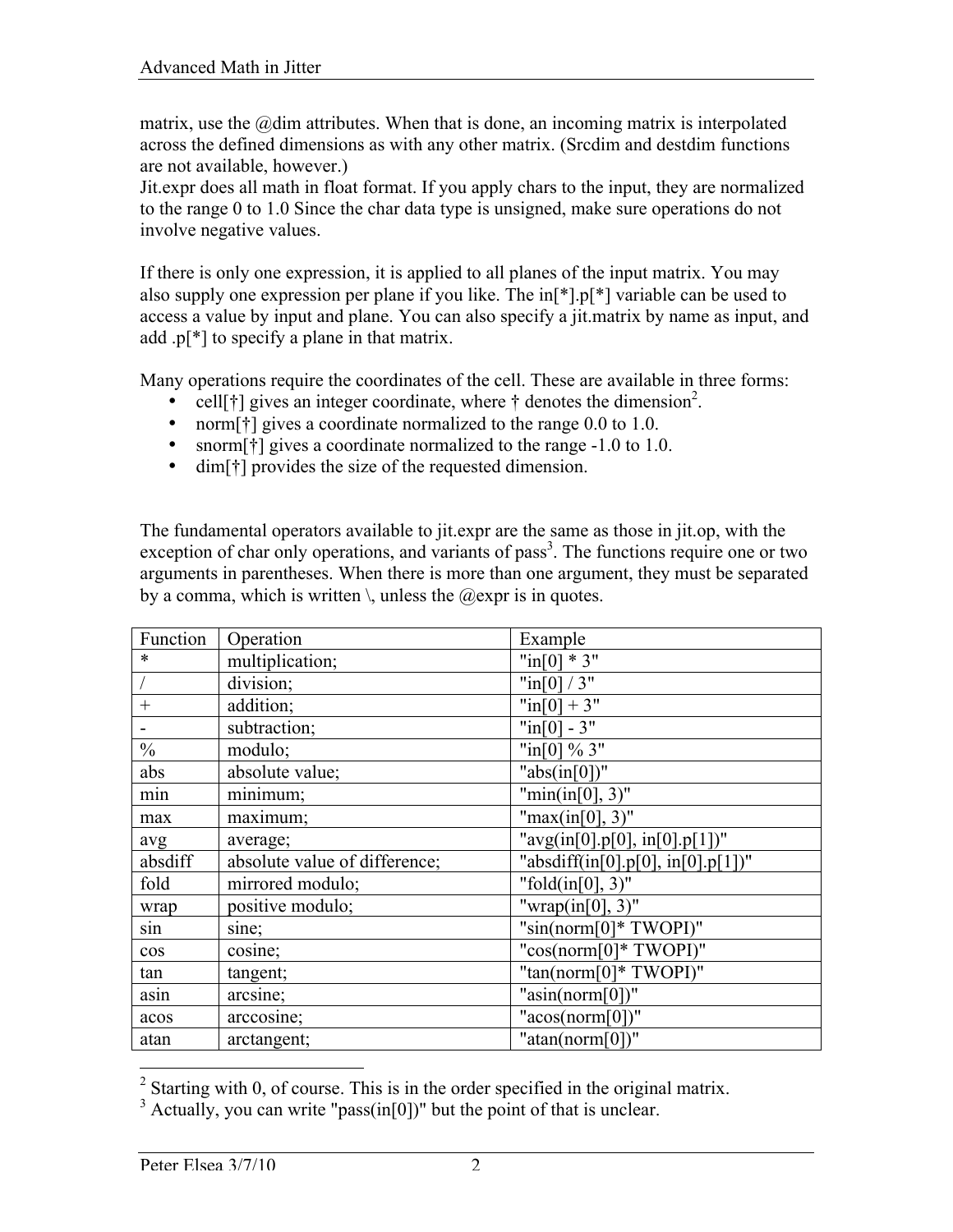| atan2                                | Arctangent of X and Y;    | " $atan2(snorm[0], sorm[1])$ "                   |
|--------------------------------------|---------------------------|--------------------------------------------------|
| sinh                                 | hyperbolic sine;          | "sinh(norm $[0]^*$ TWOPI)"                       |
| cosh                                 | hyperbolic cosine;        | "cosh(norm $[0]^*$ TWOPI)"                       |
| tanh                                 | hyperbolic tangent;       | "tanh(norm[0]* TWOPI)"                           |
| asinh                                | hyperbolic arcsine;       | " $asinh(norm[0])$ "                             |
| acosh                                | hyperbolic arccosine;     | " $cosh(norm[0])$ "                              |
| atanh                                | hyperbolic arctangent;    | "atanh(norm[0])"                                 |
| exp                                  | $e$ to the $x$ ;          | " $exp(in[0])$ "                                 |
| exp2                                 | 2 to the $x$ ;            | "exp2(in[0])"                                    |
| ln                                   | log base e;               | " $ln(in[0])$ "                                  |
| log2                                 | log base 2;               | " $log2(in[0])$ "                                |
| log10                                | log base 10;              | " $log10(in[0])$ "                               |
| hypot                                | hypotenuse(binary);       | "hypot(snorm[0], snorm[1])"                      |
| pow                                  | $x$ to the $y(binary)$ ;  | " $pow(in[0], 3)$ "                              |
| sqrt                                 | square root;              | "sqrt $(in[0])$ "                                |
| ceil                                 | integer ceiling;          | "ceil $(in[0])$ "                                |
| floor                                | integer floor;            | "floor(in[0])"                                   |
| round                                | round to nearest integer; | "round $(in[0])$ "                               |
| trunc                                | truncate to integer       | "trunc(in[0] $\overline{)''}$                    |
|                                      |                           | Logicals consider any non- $0$ true <sup>4</sup> |
| $\&\&$                               | logical and;              | "in[0] $&\&$ in[0].p[1]"                         |
|                                      | logical or;               | $"in[0]$    in[0].p[1]"                          |
|                                      | logical not(unary);       | "! $in[0]$ "                                     |
| $\left. \rule{0.3cm}{0.15cm}\right.$ | greater than;             | $\text{min}[0] > \text{in}[0].p[1]$ "            |
| $\,<$                                | less than;                | $\overline{\text{min}}[0] < \text{in}[0].p[1]$ " |
| $\geq$                               | greater than or equal to; | $\text{Tr}[0] \geq \text{Tr}[0] \cdot p[1]$      |
| $\leq$                               | less than or equal to;    | $\text{min}[0] \leq \text{in}[0].\text{p}[1]$ "  |
| $\equiv$                             | equal;                    | $\text{min}[0] = \text{in}[0].\text{p}[1]$ "     |
| $!=$                                 | not equal                 | " $in[0] := in[0].p[1]$ "                        |

Many of the most common numbers can be called up by name. These are called constants, and using them is much more efficient than, for instance, sqrt(2).

| Constant        | Value    | <b>Notes</b>                                |
|-----------------|----------|---------------------------------------------|
| PI              | 3.141593 |                                             |
| <b>TWOPI</b>    | 6.283185 |                                             |
| <b>HALFPI</b>   | 1.570796 |                                             |
| <b>INVPI</b>    | 0.31831  |                                             |
| <b>DEGTORAD</b> | 0.017453 | Multiply by angle in degrees to get radians |
| <b>RADTODEG</b> | 57.29578 | Vice versa                                  |
| E               | 2.718282 |                                             |
| LN2             | 0.693147 | Natural logarithm of 2                      |

<sup>&</sup>lt;sup>4</sup> Logical operations evealuate the truth of an expression and return 0 or 1, but there is no equivalent of an if statement.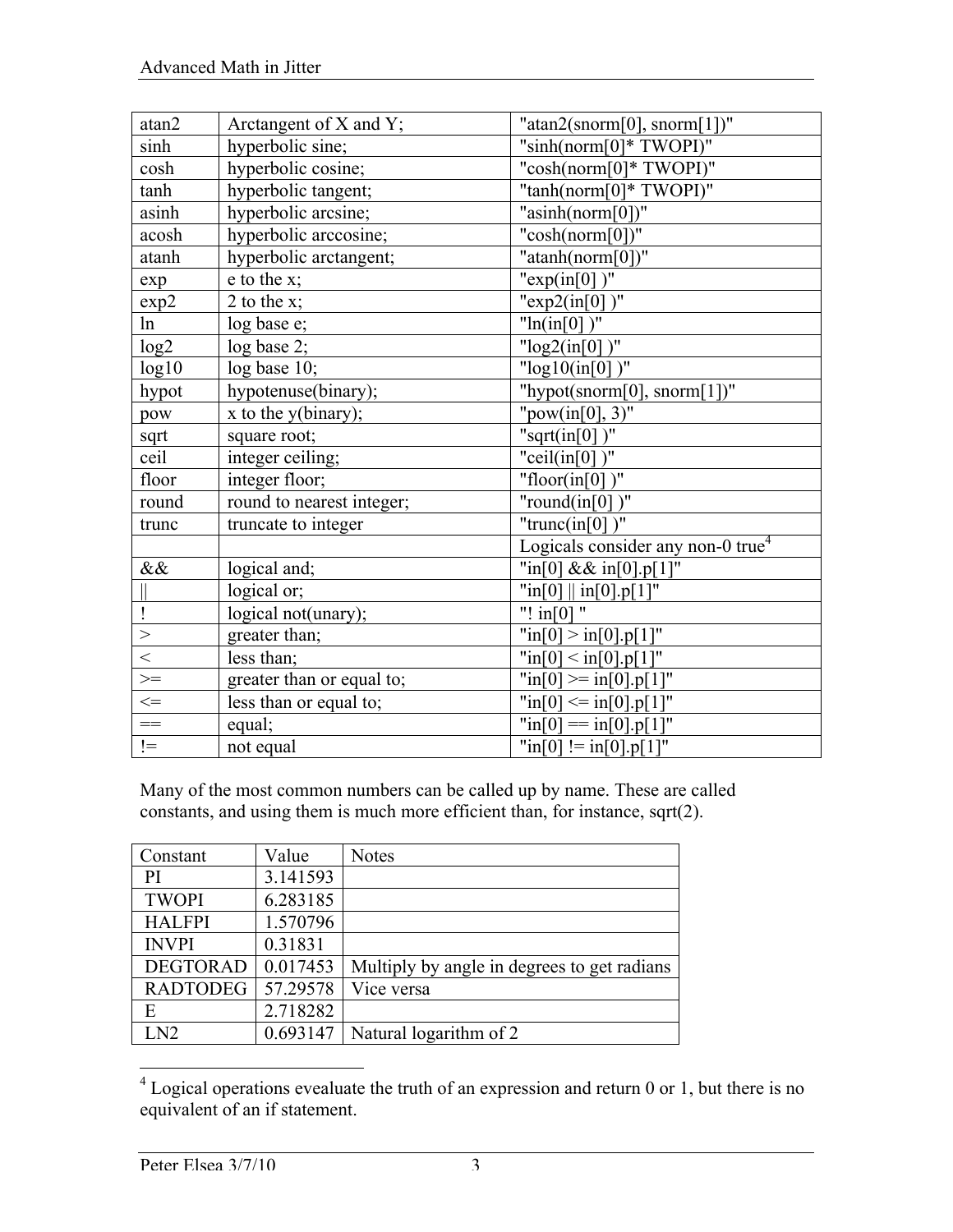| LN10              | 2.302585 |                        |
|-------------------|----------|------------------------|
| LOG10E            | 0.434294 | Logarithm base 10 of e |
| LOG2E             | 1.442695 | Logarithm base 2 of e  |
| SORT <sub>2</sub> | 1.414214 |                        |
| SORT <sub>1</sub> | 0.707107 | sqrt(0.5)              |

The advantage of jit.expr over jit.op is the possibility of complex operations in one object. There is some penalty in moving matrices around, so combining 3 jit.ops into 1 jit.expr will improve the frame rate. The advantage of jit.op over jit.expr is found in the various conditional pass operations.

### *Jit.gencoord*

The  $@expr$  "norm $[0]$ " "norm $[1]$ " will fill a matrix with a set of coordinates that are useful to many jitter objects. For example, a jit.gl.nurbs surface is typically generated by specifying a regular gird in the Y and Z coordinates and applying some interesting information to the X plane. The need for coordinate generation is common enough that there is a dedicated object, jit.gencoord. This object produces a set of coordinates in X and Y with extra control offered by scale and offset attributes. Figure 2 shows a typical use.



Figure 2. Jit.gencoord and jit.gl.nurbs

Note that the coordinates usually only need be generated once. Then they can be efficiently passed on for further calculations.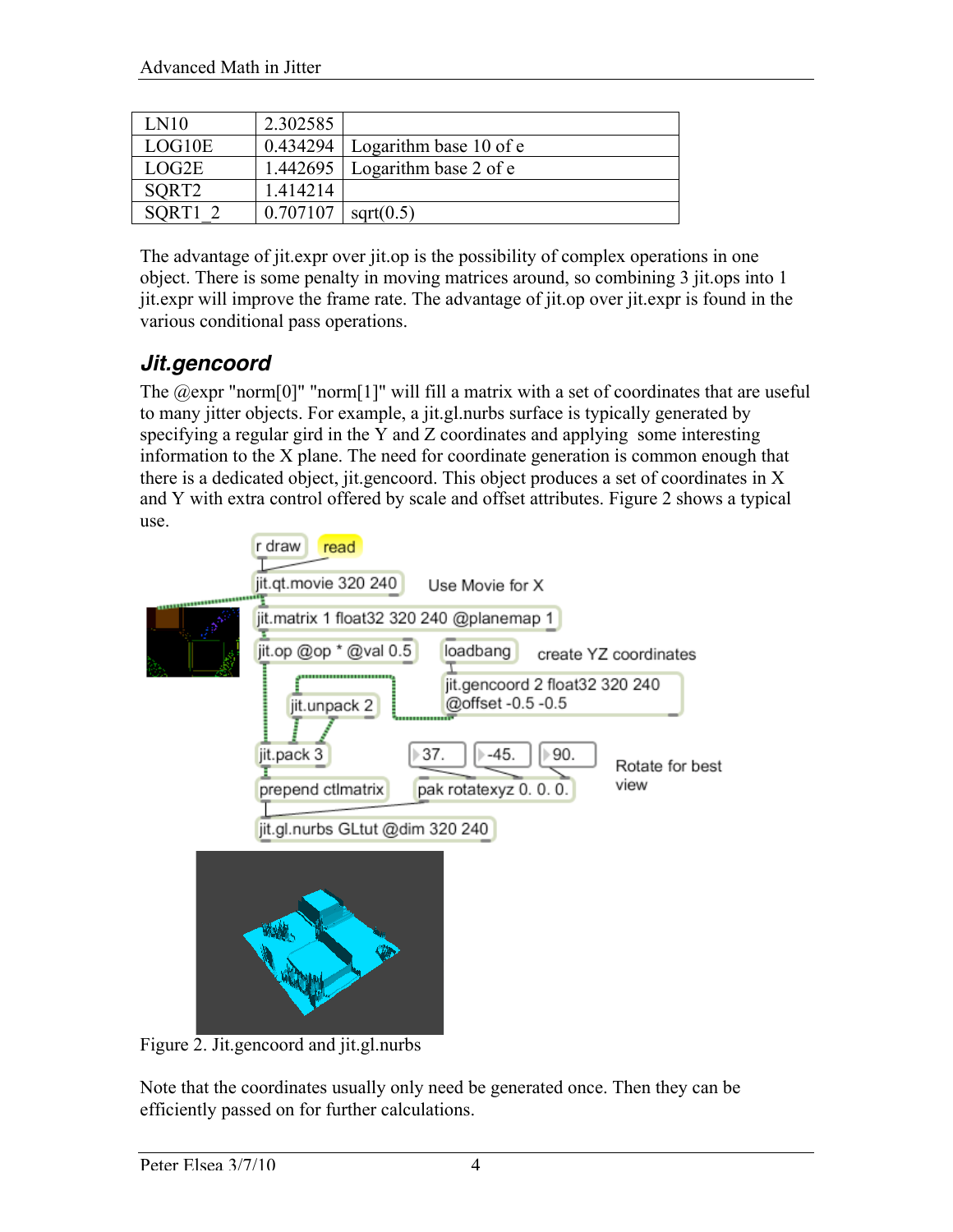## *Jit.bfg*

Jit.bfg is a basis function generator. Basis functions are formulas that produce curves and surfaces that are mathematically interesting. For instance, the sinc function is expressed in the formula:

$$
\operatorname{sinc}(x) = \frac{\sin(\pi x)}{\pi x}.
$$

When jit.bfg is asked to produce this, it takes the equivalent of norm[†] as the x value and outputs a matrix of the specified size. If a matrix is applied to jit.bfg, the matrix dimensions are used, but values in the matrix are ignored. The output of the sinc function is graphed in figure 3, first as a matrix visualization and on the right as interpreted by jit.graph.



Figure 3.

Figure 3 has been manipulated by scale and offset values sent to jit.bfg<sup>5</sup>. These affect the coordinate values used for x. An offset of -12 and a scale of 15 would produce the input term (15\*norm[†]-12). There are further manipulations possible by the origin (which is added to the coordinates before scaling), and rotation (which introduces a cos(norm[†]) operation). These are independently set for each dimension, which can produce a rich set of patterns:



Figure 4.

 $\frac{5}{5}$  The peak of the sinc curve occurs at x = 0.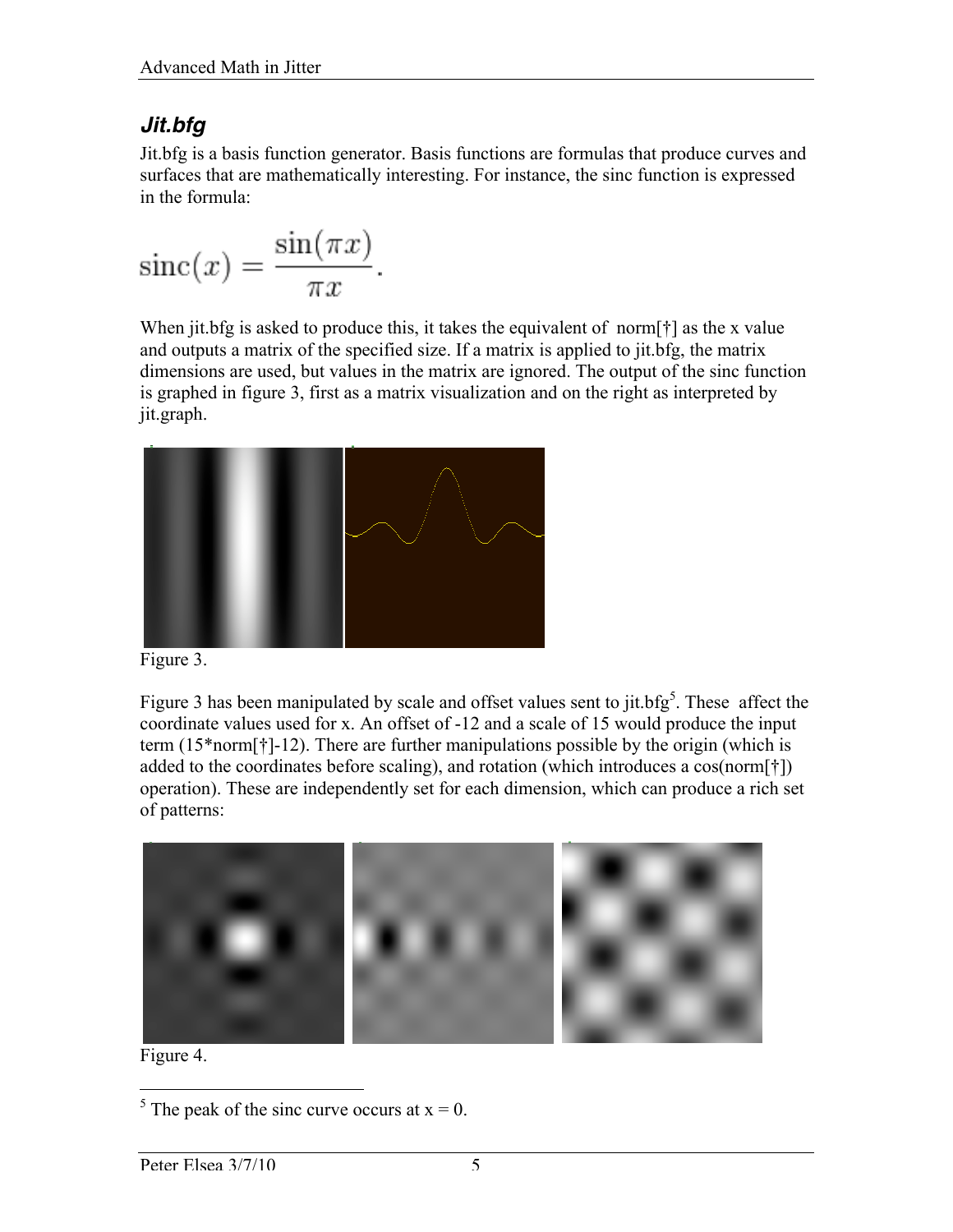What are these good for? They can process images by multiplication, they can create NURBS based shapes, they can produce unique repos patterns-- the possibilities are endless.



Figure 5.

Figures 6, 7 and 8 show how some of this is done.



#### Figure 6.

Jit.bfg has a tutorial (#50) that demonstrates all of the functions<sup>6</sup>, and the help file explores the fractal functions is some depth.

<sup>&</sup>lt;sup>6</sup> At the time this is written, some functions are not working-- if a particular basis produces a black screen in the help file, just skip it for now and try another.